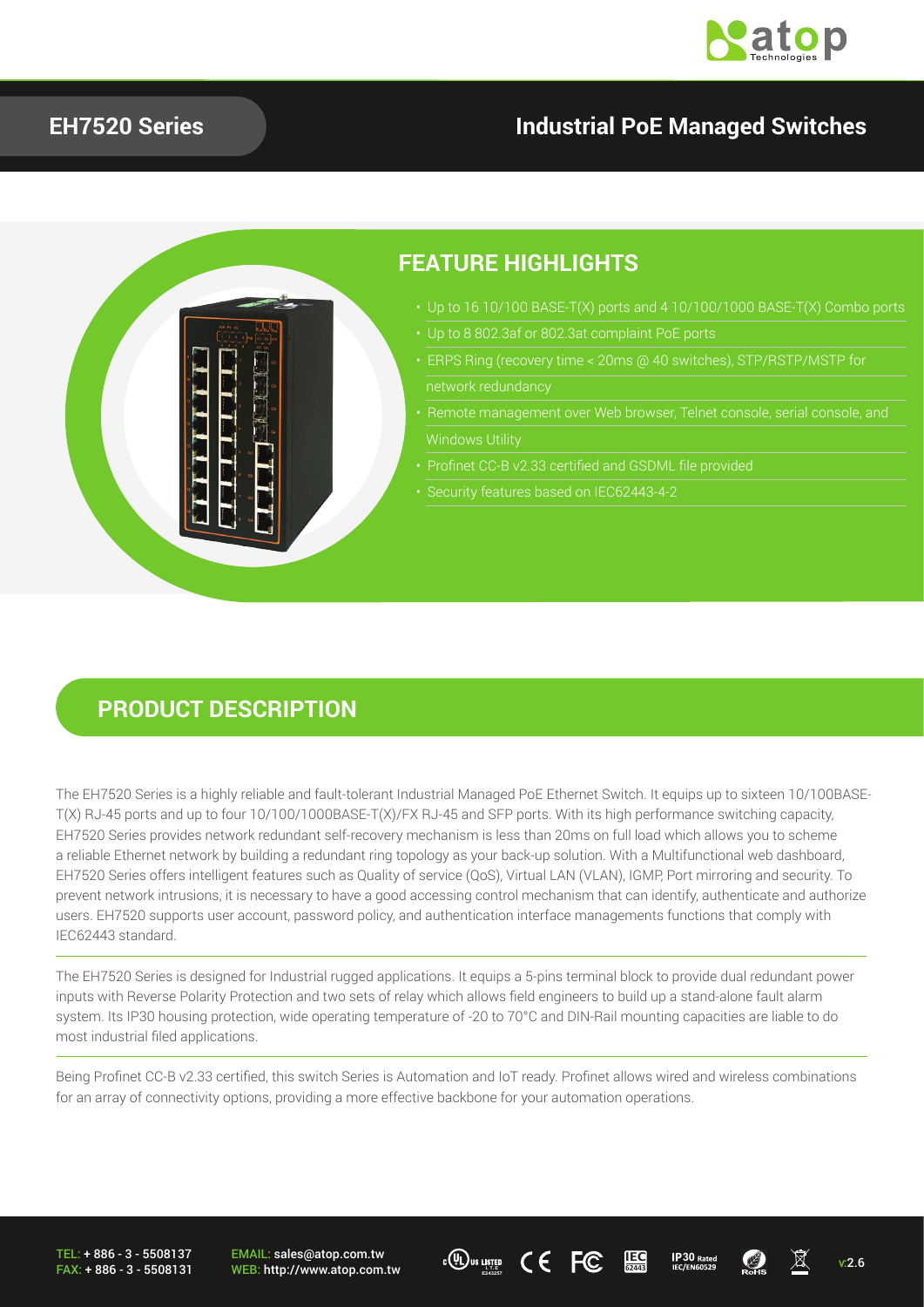

## **SPECIFICATIONS**

| Model Name<br>EH7520 Series<br><b>Technology</b><br>IEEE802.3af / 802.3at for Power-over-Ethernet<br>IEEE802.3 for 10BASE-T<br>IEEE802.3u for 100BASE-T(X) and 100BASE-FX<br>IEEE802.3ab for 1000BASE-T(X)<br>IEEE802.3z for 1000BASE-X<br>IEEE802.3x for Flow Control<br>Standards<br>IEEE802.1D-2004 for Spanning Tree Protocol<br>IEEE802.1w for Rapid STP<br>IEEE802.1Q for VLAN Tagging<br>IEEE802.1p for Class of Service<br>IEEE8021X for Authentication<br>IEEE802.3ad for Port Trunk with LACP<br>IGMPv1/v2, GVRP, SNMPv1/v2c/v3, ICMP, ARP, Telnet, TFTP, SNTP, SMTP,<br>RMON, HTTP, Syslog, PROFINET, Modbus/TCP, LLDP, IEEE 1588 PTP V1/<br>V2, IPv4, NTP Client, EAP, RADIUS, 802.1x, IPv4, IPv6, IGMP Snooping,<br>GARP, GMRP, SNMP Inform, SSH, DHCP Relay/Client, BootP, NTP Server/<br>Client, SMTP(Gmail), MRP (Client), TACACS+, Mirror port, QoS, ACL, Serial<br>Protocols<br>Console, U-Ring, STP, RSTP, MSTP, Redundancy Compatible Ring, Profinet,<br>Modbus/TCP,UDLD,Security, Trunk, LACP, MLD, 802.1Q VLAN, Port-Based<br>VLAN, MAC-Based VLAN, IP-Subnet-Based VLAN, Protocol-Based VLAN, |
|----------------------------------------------------------------------------------------------------------------------------------------------------------------------------------------------------------------------------------------------------------------------------------------------------------------------------------------------------------------------------------------------------------------------------------------------------------------------------------------------------------------------------------------------------------------------------------------------------------------------------------------------------------------------------------------------------------------------------------------------------------------------------------------------------------------------------------------------------------------------------------------------------------------------------------------------------------------------------------------------------------------------------------------------------------------------------------------------------------------------|
|                                                                                                                                                                                                                                                                                                                                                                                                                                                                                                                                                                                                                                                                                                                                                                                                                                                                                                                                                                                                                                                                                                                      |
|                                                                                                                                                                                                                                                                                                                                                                                                                                                                                                                                                                                                                                                                                                                                                                                                                                                                                                                                                                                                                                                                                                                      |
|                                                                                                                                                                                                                                                                                                                                                                                                                                                                                                                                                                                                                                                                                                                                                                                                                                                                                                                                                                                                                                                                                                                      |
| QinQ,802.1x, ARP spoof Prevention, DHCP snooping, IP source Guard,<br>Dynamic ARP Inspection, DHCP relay Agent                                                                                                                                                                                                                                                                                                                                                                                                                                                                                                                                                                                                                                                                                                                                                                                                                                                                                                                                                                                                       |
| <b>Automation Profiles</b><br>Profinet CC-B v2.33 certified                                                                                                                                                                                                                                                                                                                                                                                                                                                                                                                                                                                                                                                                                                                                                                                                                                                                                                                                                                                                                                                          |
| MIB II, IF-MIB, SNMPv2 MIB, BRIDGE-MIB, RMON MIB Group 1,2,3,9                                                                                                                                                                                                                                                                                                                                                                                                                                                                                                                                                                                                                                                                                                                                                                                                                                                                                                                                                                                                                                                       |
| <b>MIB</b><br>NTP Server/Client, SNTP                                                                                                                                                                                                                                                                                                                                                                                                                                                                                                                                                                                                                                                                                                                                                                                                                                                                                                                                                                                                                                                                                |
| Flow Control<br>IEEE802.3x for Flow Control, back pressure flow control                                                                                                                                                                                                                                                                                                                                                                                                                                                                                                                                                                                                                                                                                                                                                                                                                                                                                                                                                                                                                                              |
| <b>Switch Properties</b>                                                                                                                                                                                                                                                                                                                                                                                                                                                                                                                                                                                                                                                                                                                                                                                                                                                                                                                                                                                                                                                                                             |
| <b>Priority Queues</b><br>8                                                                                                                                                                                                                                                                                                                                                                                                                                                                                                                                                                                                                                                                                                                                                                                                                                                                                                                                                                                                                                                                                          |
| Max. Number of Available VLANs<br>256                                                                                                                                                                                                                                                                                                                                                                                                                                                                                                                                                                                                                                                                                                                                                                                                                                                                                                                                                                                                                                                                                |
| VID 1 to 4094<br>VLAN ID Range                                                                                                                                                                                                                                                                                                                                                                                                                                                                                                                                                                                                                                                                                                                                                                                                                                                                                                                                                                                                                                                                                       |
| 256<br>Static IGMP Groups                                                                                                                                                                                                                                                                                                                                                                                                                                                                                                                                                                                                                                                                                                                                                                                                                                                                                                                                                                                                                                                                                            |
| 256<br><b>Dynamic IGMP Groups</b>                                                                                                                                                                                                                                                                                                                                                                                                                                                                                                                                                                                                                                                                                                                                                                                                                                                                                                                                                                                                                                                                                    |
| MAC Table Size<br>16K                                                                                                                                                                                                                                                                                                                                                                                                                                                                                                                                                                                                                                                                                                                                                                                                                                                                                                                                                                                                                                                                                                |
| 12 Mbit<br>Packet Buffer Size                                                                                                                                                                                                                                                                                                                                                                                                                                                                                                                                                                                                                                                                                                                                                                                                                                                                                                                                                                                                                                                                                        |
| <b>Interface</b>                                                                                                                                                                                                                                                                                                                                                                                                                                                                                                                                                                                                                                                                                                                                                                                                                                                                                                                                                                                                                                                                                                     |
| RJ45 Ports<br>10/100/1000BASE-T(X) or 10/100 BASE-T(X) auto negotiation speed                                                                                                                                                                                                                                                                                                                                                                                                                                                                                                                                                                                                                                                                                                                                                                                                                                                                                                                                                                                                                                        |
| Fiber Ports<br>100BASE-FX / 1000BASE-X SFP slot                                                                                                                                                                                                                                                                                                                                                                                                                                                                                                                                                                                                                                                                                                                                                                                                                                                                                                                                                                                                                                                                      |
| <b>LED</b> Indicators<br>PWR1, PWR2, Alarm, Run, Ring, Ring Master, RJ-45 Link/Speed, SFP Link, PoE                                                                                                                                                                                                                                                                                                                                                                                                                                                                                                                                                                                                                                                                                                                                                                                                                                                                                                                                                                                                                  |
| Console<br>RS232 (RJ45 connector)                                                                                                                                                                                                                                                                                                                                                                                                                                                                                                                                                                                                                                                                                                                                                                                                                                                                                                                                                                                                                                                                                    |
| 2 relay outputs with current carrying capacity of 2A @30VDC<br>Relay Output                                                                                                                                                                                                                                                                                                                                                                                                                                                                                                                                                                                                                                                                                                                                                                                                                                                                                                                                                                                                                                          |
| <b>Ring Control</b><br><b>DIP Switches</b>                                                                                                                                                                                                                                                                                                                                                                                                                                                                                                                                                                                                                                                                                                                                                                                                                                                                                                                                                                                                                                                                           |
| <b>Reset Button</b><br><b>Button</b>                                                                                                                                                                                                                                                                                                                                                                                                                                                                                                                                                                                                                                                                                                                                                                                                                                                                                                                                                                                                                                                                                 |

TEL: + 886 - 3 - 5508137 FAX: + 886 - 3 - 5508131

EMAIL: sales@atop.com.tw WEB: http://www.atop.com.tw



v:2.6

**1P30** Rated<br>IEC/EN60529

 $\bigcirc$ <sub>RoHs</sub>

 $\frac{\mathbb{X}}{2}$ 

**IEC 62443**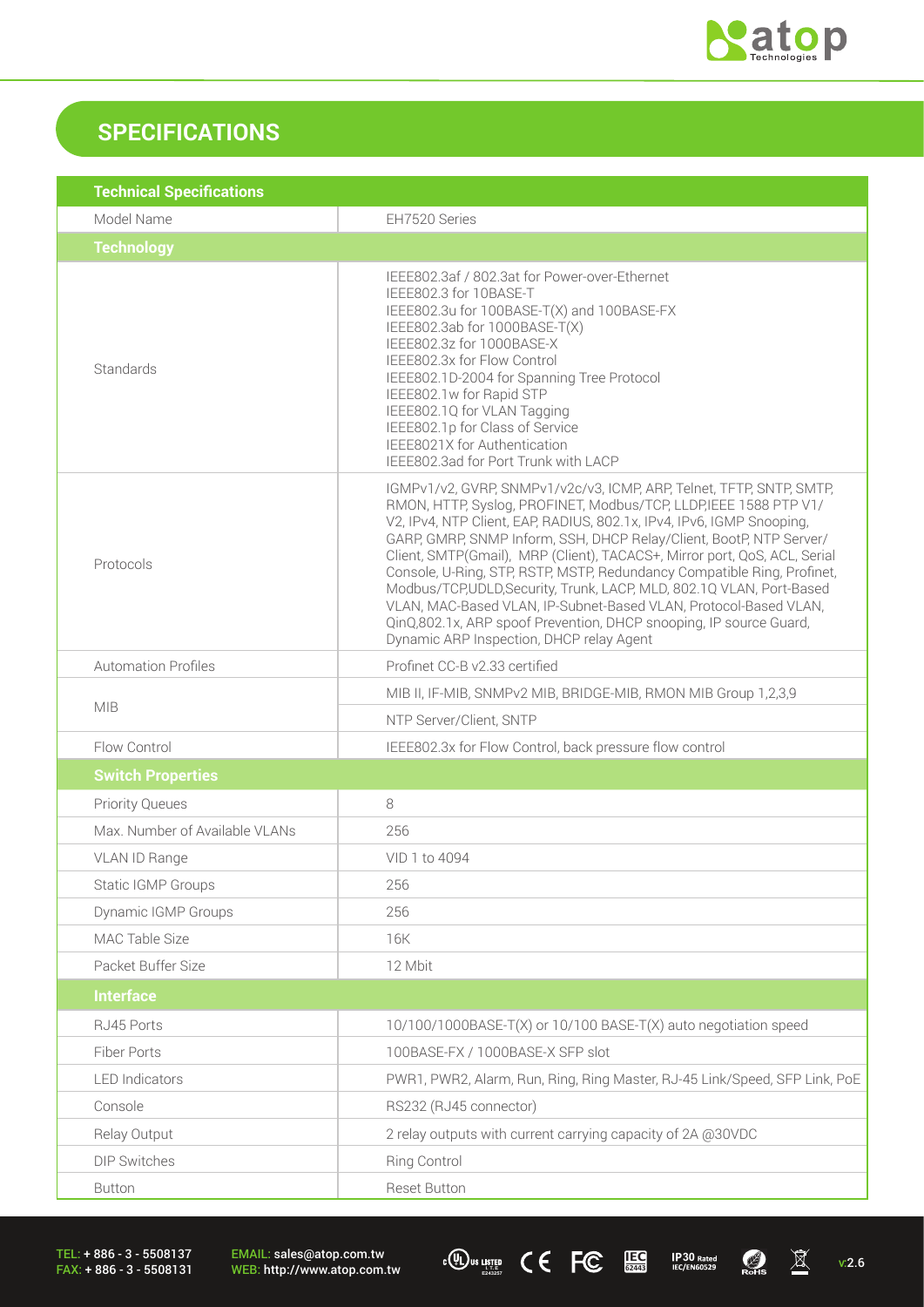

v:2.6

 $\overline{\mathbb{X}}$ 

 $\frac{1}{\sqrt{2}}$ 

**1P30** Rated<br>IEC/EN60529

**IEC 62443**

| <b>Power Management</b>                                                                 |                                                                                                                                                                                        |
|-----------------------------------------------------------------------------------------|----------------------------------------------------------------------------------------------------------------------------------------------------------------------------------------|
| Input Voltage                                                                           | 9-48 VDC or 18~30VAC for Non-PoE models<br>45-57 VDC for 802.3af mode<br>51-57 VDC for 802.3at mode                                                                                    |
| Input Current                                                                           | Max. 1.5A @ 18VAC<br>Max. 2.0A @ 9VDC (without PD)<br>Max. 3.2A @ 45VDC (Support up to 8 ports at 15.4W per PoE port)<br>Max. 5.5A @ 51VDC (Support up to 8 ports at 30W per PoE port) |
| Connector                                                                               | Removable 5-pin Terminal Block for power input                                                                                                                                         |
| <b>Reverse Polarity Protection</b>                                                      | Present (DC only)                                                                                                                                                                      |
| <b>Physical Characteristics</b>                                                         |                                                                                                                                                                                        |
| Housing<br>Dimension ( $W \times H \times D$ )<br>Weight<br>Installation                | IP30 protection, metal housing<br>80mm x 137.9mm x 164mm<br>1.4 kg<br>DIN-Rail, Wall Mount (Optional Kit)                                                                              |
| <b>Environmental Limits</b>                                                             |                                                                                                                                                                                        |
| <b>Operating Temperature</b><br>Storage Temperature<br><b>Ambient Relative Humidity</b> | $-20^{\circ}$ C $\sim$ 70°C (-4°F $\sim$ 158°F)<br>$-40^{\circ}$ C $\sim$ 85°C (-40°F $\sim$ 185°F)<br>5%~95%, 55°C (Non-condensing)                                                   |

# **REGULATORY APPROVALS**

| <b>Regulatory Approvals</b> |                                                                                          |                                                                                               |                                                                                                                       |                         |  |
|-----------------------------|------------------------------------------------------------------------------------------|-----------------------------------------------------------------------------------------------|-----------------------------------------------------------------------------------------------------------------------|-------------------------|--|
| Safety                      | UL60950-1 2nd Ed. / CSA C22.2 No.60950-1-07 2nd Ed. / CB (IEC/EN62368-1 & IEC/EN60950-1) |                                                                                               |                                                                                                                       |                         |  |
| <b>EMC</b>                  | FCC Part 15, Subpart B, Class A / EN 61000-6-4:2007+A1:2011 / EN 61000-6-2:2005          |                                                                                               |                                                                                                                       |                         |  |
| <b>Test</b>                 | Item                                                                                     |                                                                                               | <b>Value</b>                                                                                                          | <b>Level</b>            |  |
| IEC 61000-4-2               | <b>ESD</b>                                                                               | Contact Discharge<br>Air Discharge                                                            | $±6$ KV<br>±8KV                                                                                                       | 3<br>3                  |  |
| IEC 61000-4-3               | <b>RS</b>                                                                                | Radiated(Enclosure)                                                                           | 10(V/m)<br>3(V/m)<br>1(V/m)                                                                                           | 3<br>3<br>3             |  |
| IEC 61000-4-4               | FFT                                                                                      | <b>AC Power Port</b><br>DC Power Port<br>Signal Port                                          | ±2.0kV<br>±2.0kV<br>±1.0kV                                                                                            | 3<br>3<br>3             |  |
| IEC 61000-4-5               | Surge                                                                                    | <b>AC Power Port</b><br><b>AC Power Port</b><br>DC Power Port<br>DC Power Port<br>Signal Port | Line-to-Line ±1.0KV<br>Line-to-Earth ±2.0KV<br>Line-to-Line ±1.0KV<br>Line-to-Earth ±2.0KV<br>Line-to-Earth $±1.0$ KV | 3<br>3<br>$\frac{3}{3}$ |  |
| IEC 61000-4-6               | CS                                                                                       | Conducted(Enclosure)                                                                          | 10 Vrms                                                                                                               | 3                       |  |
| IEC 61000-4-8               | PFMF                                                                                     | (Enclosure)                                                                                   | $30$ A/m                                                                                                              | 4                       |  |
| IEC 61000-4-11              | <b>DIP</b>                                                                               | <b>AC Power Port</b>                                                                          | $\overline{\phantom{a}}$                                                                                              |                         |  |

**I. T.E E243257**

TEL: + 886 - 3 - 5508137 FAX: + 886 - 3 - 5508131 EMAIL: sales@atop.com.tw WEB: http://www.atop.com.tw